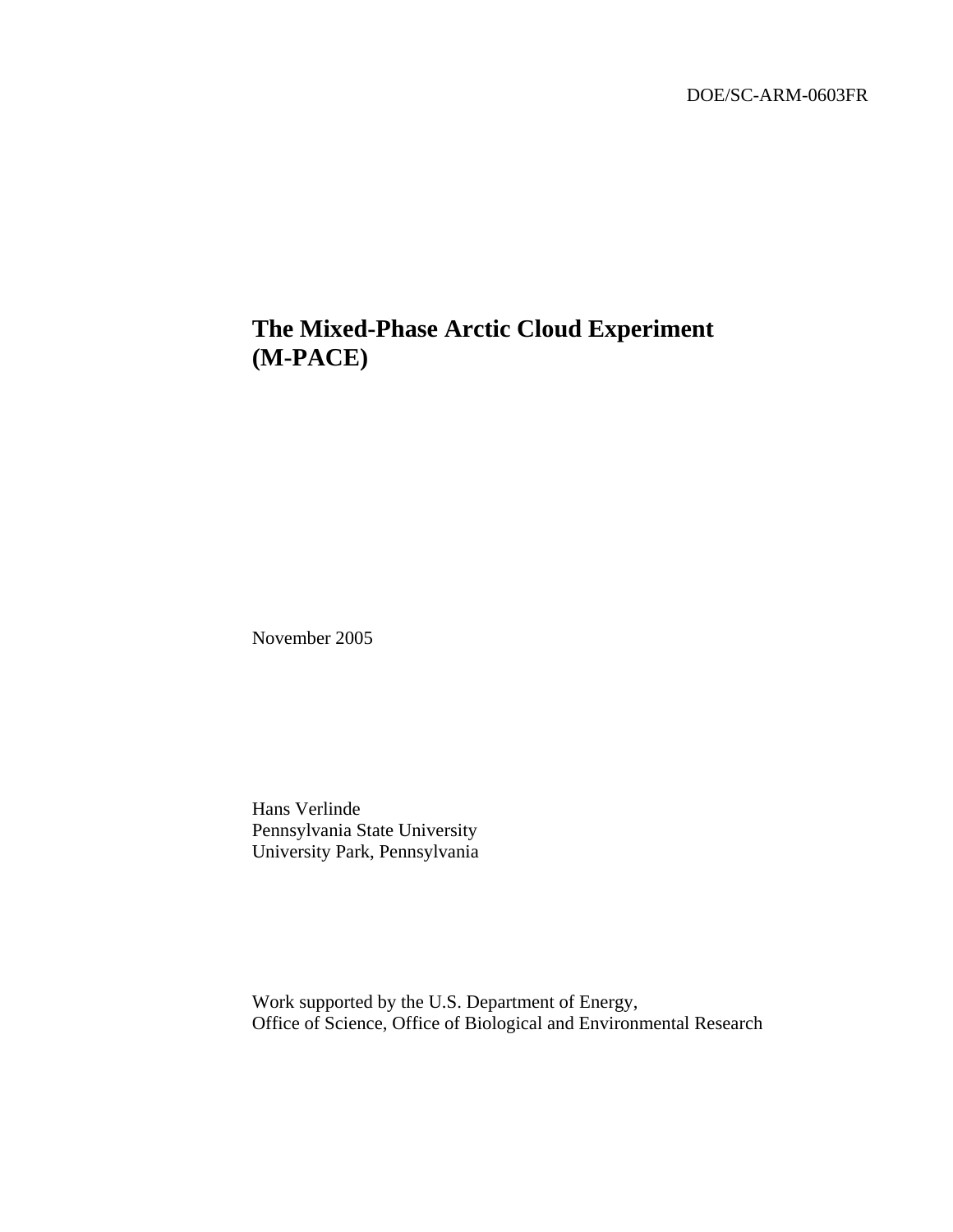#### **Contents**

## **Figures**

| 3 MODIS visible image of the Arctic Ocean and Northern Alaska on October 9, 2004 3 |  |
|------------------------------------------------------------------------------------|--|
|                                                                                    |  |

### **Table**

|--|--|--|--|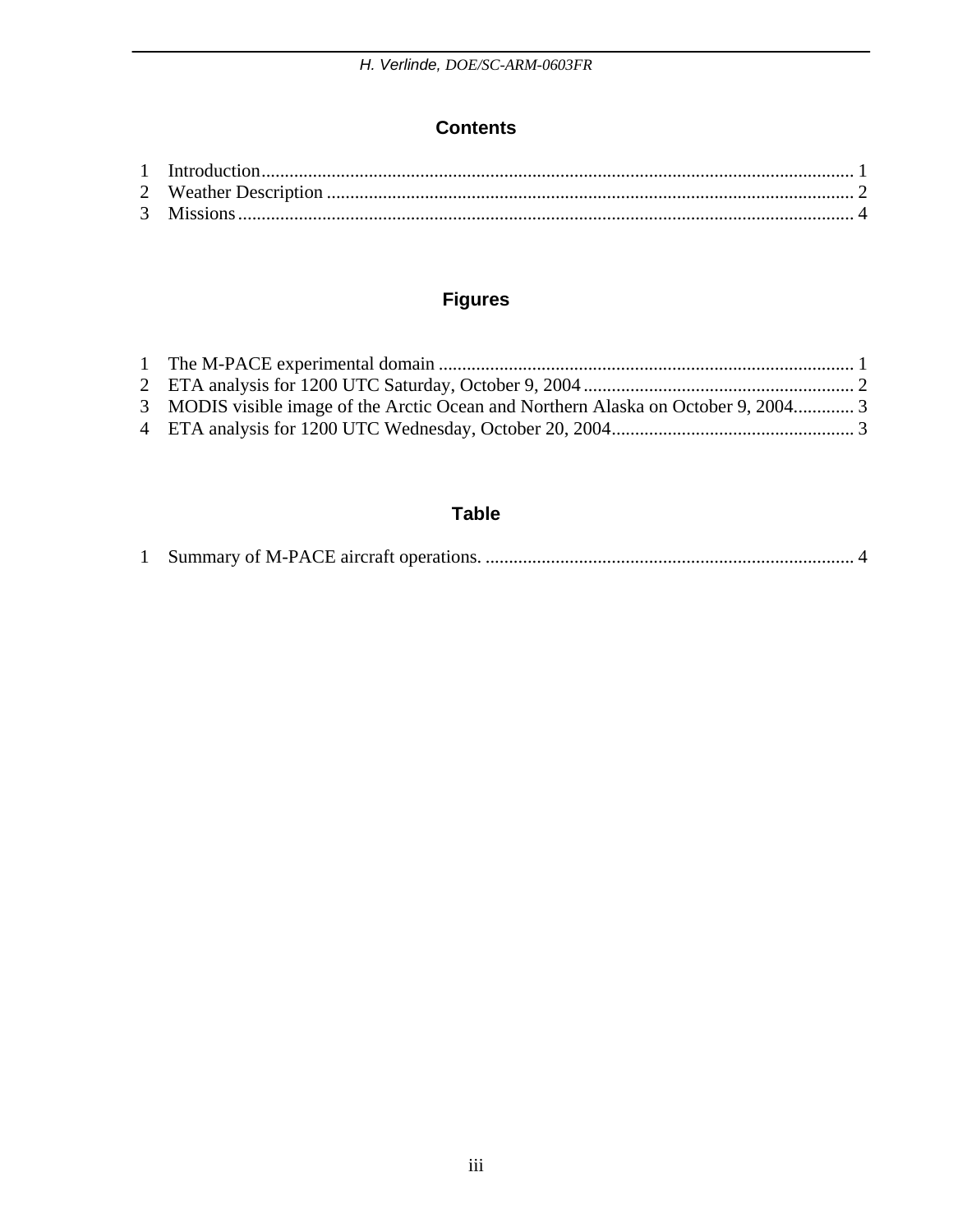## <span id="page-2-0"></span>**The Mixed-Phase Arctic Cloud Experiment (M-PACE)**

# **Findings Report**

#### **1. Introduction**

Funded by the Department of Energy (DOE)'s Atmospheric Radiation Measurement (ARM) Program, the Mixed-Phase Arctic Cloud Experiment (M-PACE) was conducted on the North Slope of Alaska (NSA) in October 2004. The experimental domain (Figure 1) simulated a single-column modeling grid-box. The NSA site at Barrow was supplemented with the High Spectral Resolution Lidar from the University of Wisconsin and the University of Alaska, Fairbanks, depolarization lidar. The Pacific Northwest National Laboratory Atmospheric Remote Sensing Laboratory (PARSL) was deployed at Oliktok Point, supplemented with a rapid scan atmospheric emitted radiance interferometer (AERI) from the University of Wisconsin. Radiosonde launches were conducted from the four surface sites.



**Figure 1**. The M-PACE experimental domain.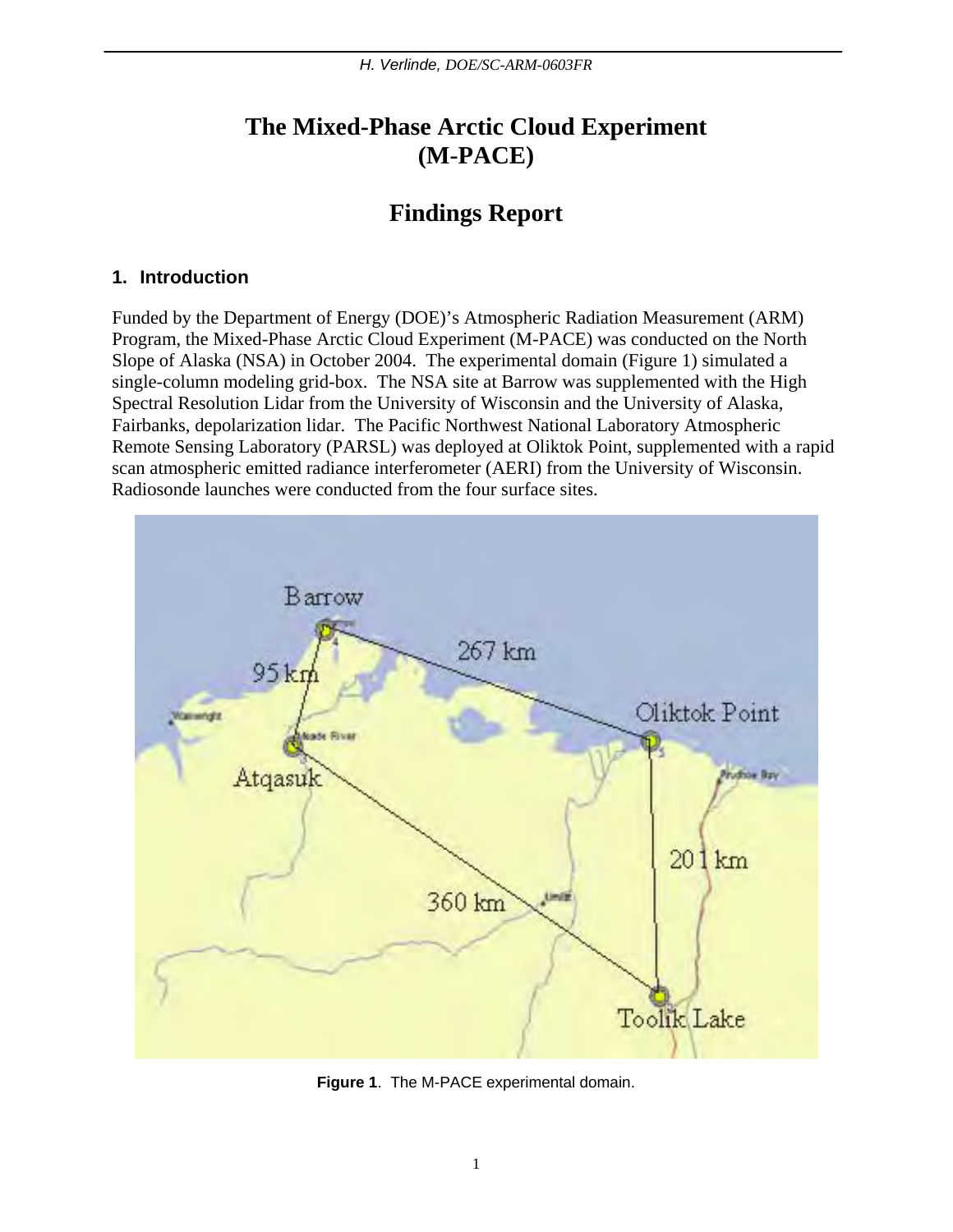<span id="page-3-0"></span>Two instrumented aircraft participated in the experiment: the University of North Dakota Citation served as an in situ platform, while the piloted Scaled Composites Proteus, sponsored by the DOE's Unmanned Aerospace Vehicle (UAV) program served as a remote sensing aircraft flying above the cloud decks.

### **2. Weather Description**

The NSA locale was under, essentially, three different synoptic regimes during M-PACE. The first regime, between September 24 and October 4, was unsettled. The North Slope was affected by a small, low-pressure center (~990 hPa) with a large high-pressure system northwest of the Alaskan coast over the Arctic Ocean. The first 2 case days, September 29 and 30, occurred in the heart of this weather regime. On September 27, the low pressure center tracked west out of northern Canada stalling to the south of Barrow with deep clouds. Oliktok and Toolik were clear because these regions were in the dry slot. On September 28, the stalled low began to track back eastward bringing with it our first shot of low-level mixed-phase clouds.

After October 4, the synoptic regime changed considerably with high pressure building in over the pack ice to the northeast of the Alaska coast that dominated the synoptic regime until the 15th. Initially (October 4-8), flow associated with the high pressure system came out of the eastnortheast with considerable fetch along the Arctic Ocean before impinging on the Alaska coast. This was the source of the cloudiness experienced during the flight operation days of October 5 and 6. By October 8, temperatures over the pack ice had dropped considerably reaching  $\sim$  -20 $\degree$ C (Figure 2) with a strengthening of the high. The flow that reached the Alaska coast now came directly from the pack ice (Figure 2) and, along with it, boundary layer roll clouds (Figure 3). These rolls likely produced periodic oscillations in cloud depth observed at Barrow and Oliktok. This regime was the main driver of cloudiness during the October 8-10 and October 12 case days.



**Figure 2**. ETA analysis for 1200 UTC Saturday October 9, 2004. Shown are temperatures (shaded), mean sea level pressure (contoured) and windbarbs.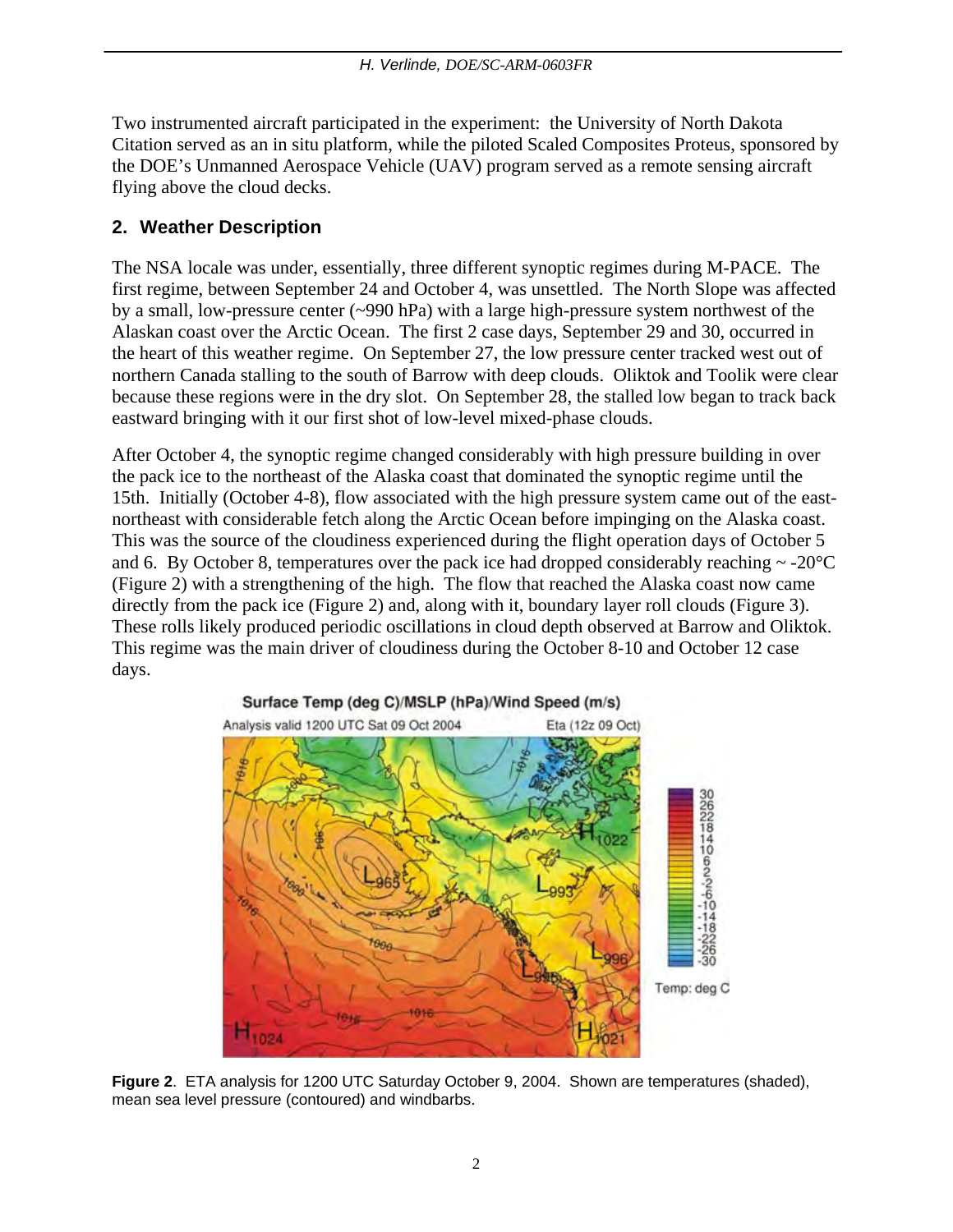<span id="page-4-0"></span>

**Figure 3**. MODIS visible image of the Arctic Ocean and Northern Alaska on October 9, 2004.

After October 15, the high pressure over the pack ice slowly moved towards the southeast. With the block removed, strong low-pressure centers (~950 hPa) that were forming near Kamchatka and propagating north through the Bering could now affect the North Slope. Eventually, a low propagated into the northwestern portion of the Chukchi Sea producing southerly flow for much of the NSA (Figure 4). This kept much of the eastern NSA under partially cloudy, or even clear, skies.



**Figure 4**. ETA analysis for 1200 UTC Wednesday, October 20, 2004. Shown are temperatures (shaded), mean sea-level pressure (contoured) and wind (barbs).